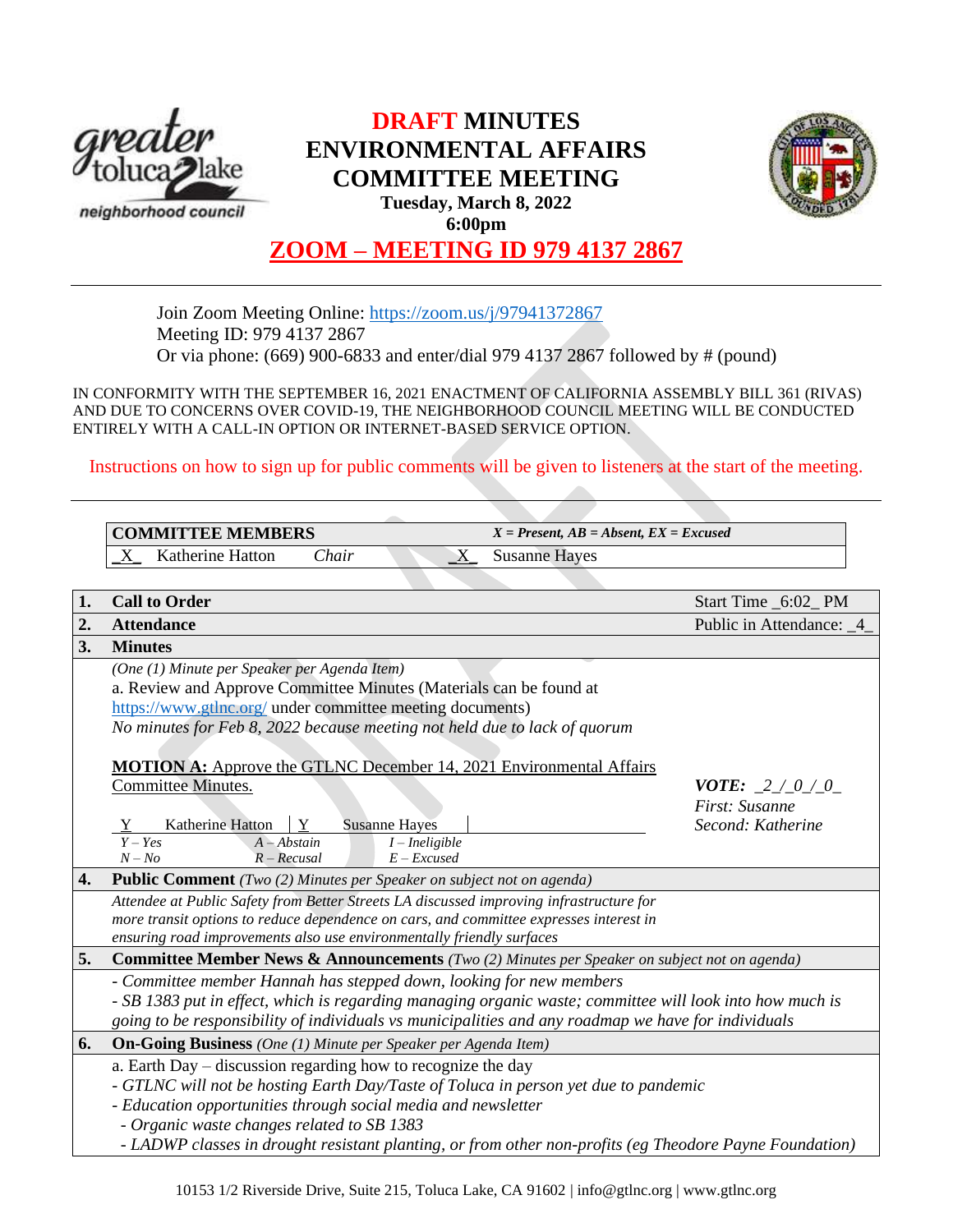



 *- Other virtual learning opportunities*

b. Planning for possible "3-Mile Challenge" promotion between Earth Day (April 22) and Bike-to-Work Day (May 20)

*- Transit studies use 3mi as walkable/bikeable distance; in LA about half of all trips are 3mi or less but 87% are taken by car, many as single drivers*

*- Promote on social media the #3milechallenge and encourage people to post about trips under 3mi that they didn't use a car for*

*- In addition to the larger climate change impacts, vehicle exhaust can impact local air quality and cause breathing issues/asthma as well as trap heat in the city, so reducing reliance on vehicles has big local effect*

**7. New Business/Future Projects**

*(One (1) Minute per Speaker per Agenda Item)*

a. Planning for Environmental Committee activities, goals, and outreach in 2022

b. Identifying City Council Actions to make comment on as Neighborhood

Council (potential Community Impact Statement aka CIS)

c. Seeking candidates to be Neighborhood Council Sustainability Alliance (NCSA)

representative for GTLNC; do not need to be a board member to be the NCSA rep

|                                                            | <b>8.</b> Meeting Adjourned |  |  | Close Time: $6:23$ PM |  |  |  |
|------------------------------------------------------------|-----------------------------|--|--|-----------------------|--|--|--|
| Next Meeting: Tuesday, April 12, 2022 @ 6:00 PM – via Zoom |                             |  |  |                       |  |  |  |
|                                                            |                             |  |  |                       |  |  |  |

### **PUBLIC INPUT AT NEIGHBORHOOD COUNCIL MEETINGS**

The public is requested to dial \*9 or use the "Raise Hand" option, when prompted by the presiding officer, to address the Board on any agenda item before the Board takes an action on an item. Comments from the public on agenda items will be heard only when the respective item is being considered. Comments from the public on other matters not appearing on the agenda that are within the Board's jurisdiction will be heard during the General Public Comment period. Please note that under the Brown Act, the Board is prevented from acting on a matter that you bring to its attention during the General Public Comment period; however, the issue raised by a member of the public may become the subject of a future Board meeting. Public comment is limited to 2 minutes per speaker unless adjusted by the presiding officer of the Board.

### **AB 361 UPDATES**

Public comment cannot be required to be submitted in advance of the meeting, only real-time public comment is required. If there are any broadcasting interruptions that prevent the public from observing or hearing the meeting, the meeting must be recessed or adjourned.

If members of the public are unable to provide public comment or be heard due to issues within the Neighborhood Council's control, the meeting must be recessed or adjourned.

**PUBLIC POSTING OF AGENDAS** - GTLNC agendas are posted for public review as follows:

- Discovery Store (Community Kiosk), at the Southeast corner of Forman Avenue and Riverside Drive;
- [www.gtlnc.org;](http://www.gtlnc.org/) or
- You can also receive our agendas via email by subscribing to L.A. City's Early Notification System at <http://www.lacity.org/government/Subscriptions/NeighborhoodCouncils/index.htm>

### **THE AMERICANS WITH DISABILITIES ACT**

As a covered entity under Title II of the Americans with Disabilities Act, the City of Los Angeles does not discriminate on the basis of disability and, upon request, will provide reasonable accommodation to ensure equal access to its programs, services and activities. Sign language interpreters, assistive listening devices and other auxiliary aids and/or services, may be provided upon request. To ensure availability of services, please make your request at least 3 business days (72 hours) prior to the meeting you wish to attend by contacting Robyn Allyn, Board Secretary via email at [Robyn.Allyn@gtlnc.org.](mailto:Robyn.Allyn@gtlnc.org)

### **PUBLIC ACCESS OF RECORDS**

In compliance with Government Code section 54957.5, non-exempt writings that are distributed to a majority or all of the board in advance of a meeting may be viewed at our website: [www.gtlnc.org](http://www.gtlnc.org/) or at the scheduled meeting. In addition, if you would like a copy of any record related to an item on the agenda, please contact Robyn Allyn, Board Secretary via email at Robyn.Allyn@gtlnc.org

### **RECONSIDERATION AND GRIEVANCE PROCESS**